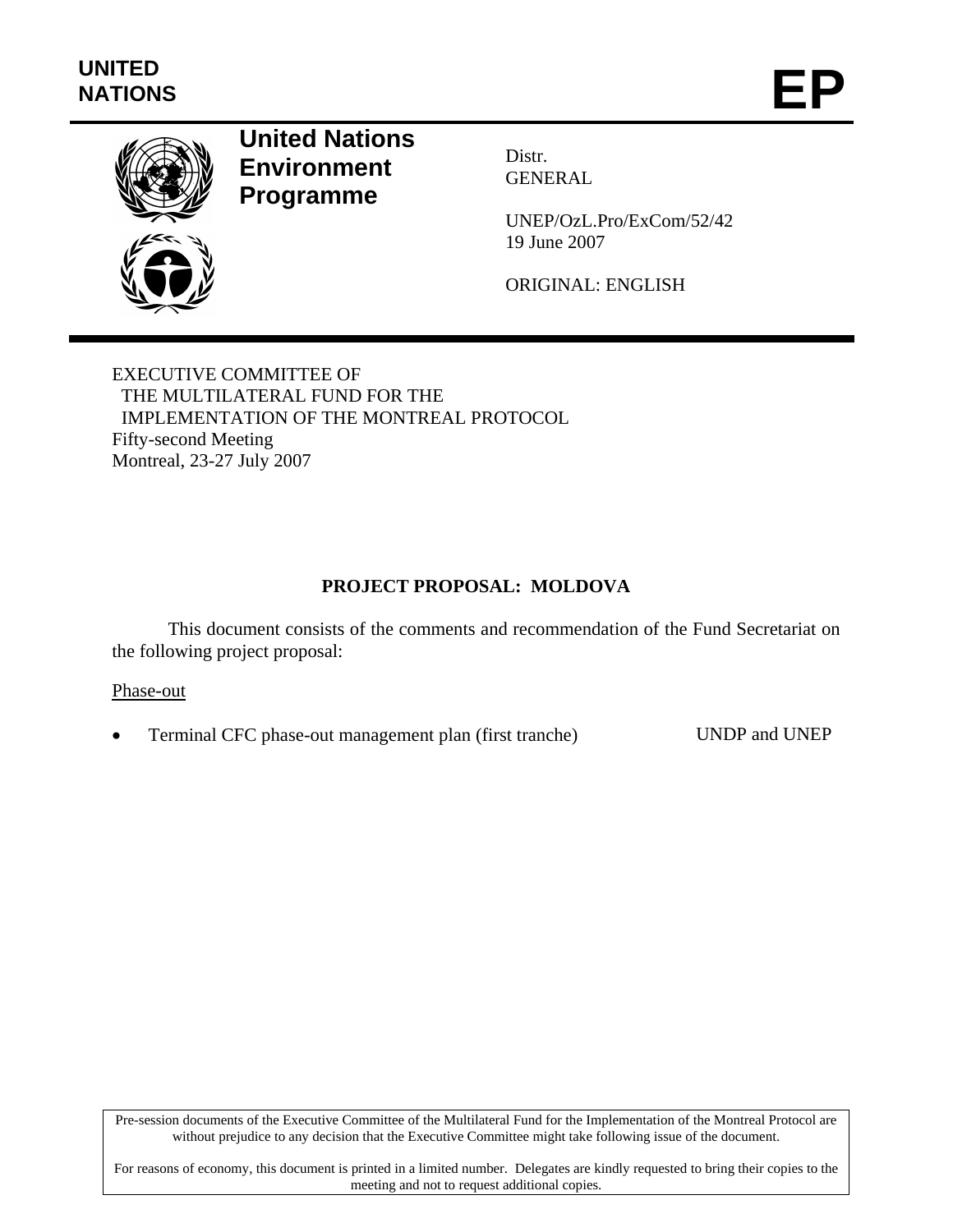#### **PROJECT EVALUATION SHEET – MULTI-YEAR PROJECTS MOLDOVA**

#### **PROJECT TITLE BILATERAL/IMPLEMENTING AGENCY**

**SUB-PROJECT TITLES** Terminal CFC phase-out management plan (first tranche) UNDP and UNEP

| (a) Review and update regulations to control ODS | <b>UNEP</b> |
|--------------------------------------------------|-------------|
| (b) Refrigeration training                       | <b>UNEP</b> |
| (c) End-users project                            | <b>UNDP</b> |
| (d) Monitoring and evaluation                    | <b>UNEP</b> |

#### **NATIONAL CO-ORDINATING AGENCY:** National Ozone Office, Secretariat of Environment

#### **LATEST REPORTED CONSUMPTION DATA FOR ODS ADDRESSED IN PROJECT**

**A: ARTICLE-7 DATA (ODP TONNES, 2006, AS OF MAY 2007)** 

CFC 12.0

#### **B: COUNTRY PROGRAMME SECTORAL DATA (ODP TONNES, 2006, AS OF JUNE 2007)**

| ODS      | Aerosol | Foam | Ref. Mfg. | Ref. Servicing | Solvents | Process agent | Fumigant |
|----------|---------|------|-----------|----------------|----------|---------------|----------|
| $CFC-11$ |         |      |           |                |          |               |          |
| $CFC-12$ |         |      |           | 11.0           |          |               |          |

#### **CFC consumption remaining eligible for funding (ODP tonnes)**  $n/a$

#### **CURRENT YEAR BUSINESS PLAN:** Total funding US \$152,000 UNDP and US \$319,000 UNEP: total phase-out 24.0 ODP tonnes.

|                                       | <b>PROJECT DATA</b>                         |             | 2008    | 2009 | 2010 | Total   |
|---------------------------------------|---------------------------------------------|-------------|---------|------|------|---------|
| <b>CFCs</b>                           | <b>Montreal Protocol limits</b>             | <b>11.0</b> | 11.0    | 11.0 | 0.0  |         |
| (ODP                                  | Annual consumption limit                    | <b>11.0</b> | 11.0    | 11.0 | 0.0  |         |
| tonnes)                               | Annual phase-out from ongoing projects      | 1.0         | 0.0     | 0.0  | 0.0  | 1.0     |
|                                       | Annual phase-out newly addressed            | 0.0         | 0.0     | 10.0 | 0.0  | 10.0    |
|                                       | TOTAL ODS CONSUMPTION TO BE PHASED OUT      | 1.0         | 0.0     | 10.0 | 0.0  | 11.0    |
| <b>Final project costs (US \$):</b>   |                                             |             |         |      |      |         |
| Funding for Lead IA: UNEP             |                                             | 74,500      | 140,500 |      |      | 215,000 |
| Funding for Cooperating IA: UNDP      |                                             | 152,500     | 152,500 |      |      | 305,000 |
|                                       | <b>Total project funding</b>                | 227,000     | 293,000 |      |      | 520,000 |
|                                       | <b>Final support costs (US \$):</b>         |             |         |      |      |         |
|                                       | Support cost for Lead IA: UNEP              | 9,685       | 18,265  | 0    | 0    | 27,950  |
| Support cost for Cooperating IA: UNDP |                                             | 11,438      | 11,438  |      |      | 22,875  |
| <b>Total support costs</b>            |                                             | 21,123      | 29,703  |      |      | 50,825  |
|                                       | TOTAL COST TO MULTILATERAL FUND (US \$)     | 248,123     | 322,703 | 0    |      | 570,825 |
|                                       | Final project cost effectiveness (US \$/kg) |             |         |      |      | n/a     |

**FUNDING REQUEST:** Approval of funding for the first tranche (2007) as indicated above.

| <b>SECRETARIAT'S RECOMMENDATION</b> | Blanket approval |
|-------------------------------------|------------------|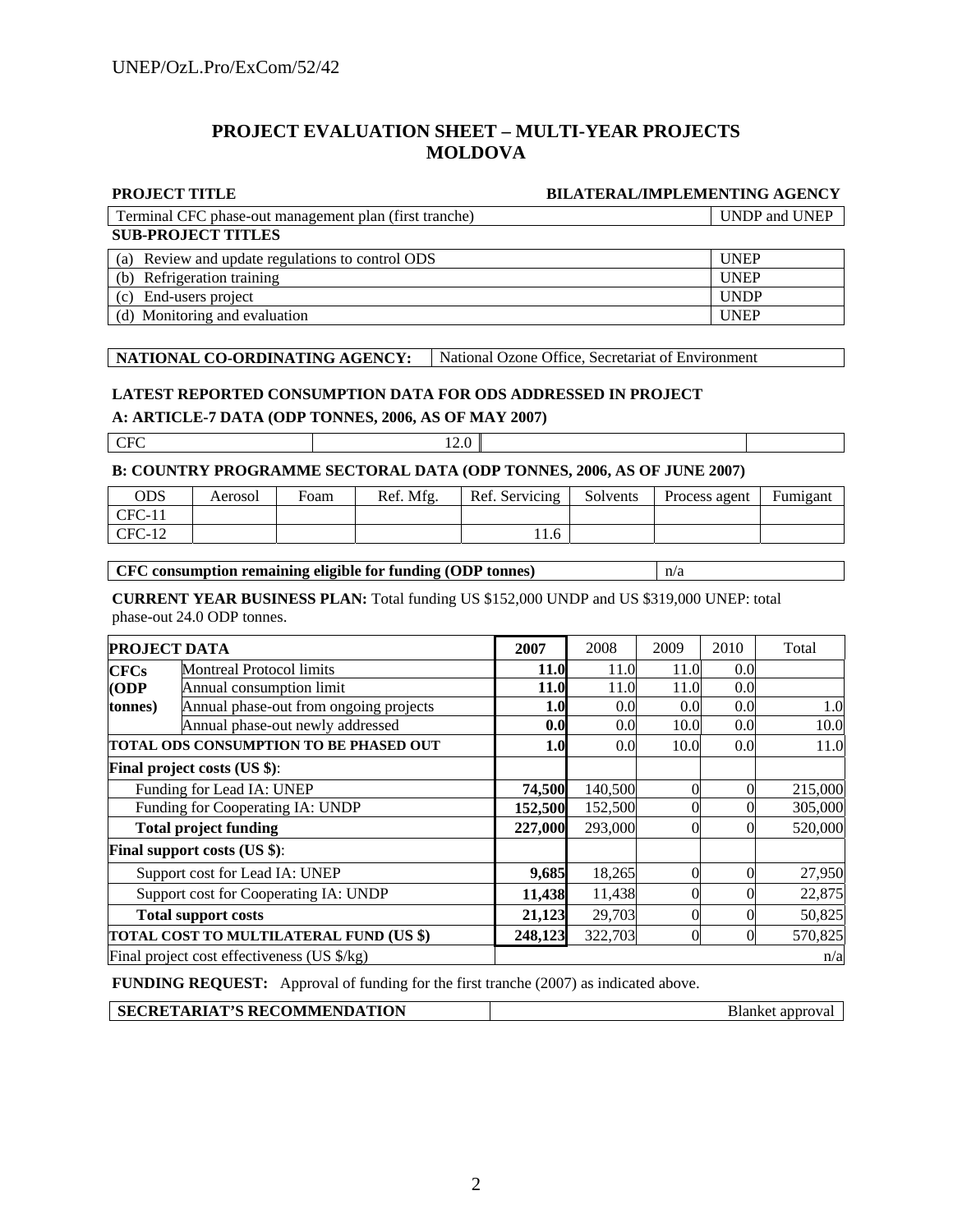# **PROJECT DESCRIPTION**

1. On behalf of the Government of Moldova UNEP, as the lead implementing agency, has submitted a terminal CFC phase-out management plan (TPMP) for consideration by the Executive Committee at its 52nd Meeting. The project will also be implemented with assistance from UNDP. The total cost of the Moldova TPMP as originally submitted is US \$550,000 plus agency support costs of US \$29,250 for UNEP and US \$24,375 for UNDP. The project proposes the complete phase-out of CFCs by the end of 2009. The CFC baseline for compliance is 73.3 ODP tonnes.

# **Background**

2. In regard to the phase-out of CFCs in the refrigeration servicing sector, the Executive Committee allocated US \$436,972 to UNDP and UNEP for the implementation of training programmes for refrigeration service technicians, a recovery and recycling programme and a programme for monitoring and control of CFCs and CFC-using equipment at its 25th Meeting (UNEP/OzL.Pro/ExCom/25/40). An additional US \$211,580 was approved for UNDP and UNEP for the refrigerant management plan (RMP) update at the Executive Committee's 44th Meeting, which included an incentive programme for the conversion or replacement of CFC-based refrigeration equipment (UNEP/OzL.Pro/ExCom/44/45).

3. Implementation of the activities in the refrigeration servicing sector resulted in the training of some 330 refrigeration service technicians in good servicing practices, 115 technicians in recovery and recycling operations and 135 customs officers. It also led to the distribution of 18 ODS identification kits, the establishment of a recovery and recycling network, and public awareness and information dissemination activities. About 11.8 tonnes of CFCs were recovered and 7.1 tonnes of CFCs were recycled in 2000.

4. Implementation of the incentive programme for end-users resulted in the conversion of several refrigeration systems and the direct phase-out of some 4.0 ODP tonnes. Two enterprises that participated in the end-users programme undertook additional retrofits of refrigeration systems with their own resources. A bottled soft drink company also retrofitted 25 display cases using HFC-134a refrigerant. The extended desk study on incentive programmes for retrofit/replacement of refrigeration equipment in the commercial and industrial end-user sectors submitted to the 52nd Meeting includes the case study of Moldova (UNEP/OzL.Pro/ExCom/52/8).

# **Policy and legislation**

5. After its ratification of the Montreal Protocol in 1996, the Government of Moldova promulgated several laws and regulations that provide the legal framework for ODS phase-out. The ODS import/export licensing system was approved by the Parliament in 2002.

# **Refrigeration servicing sector**

6. In 2006, 11.4 ODP tonnes of CFCs were used for servicing domestic refrigerators, commercial and industrial refrigeration systems, MAC systems and refrigerated transport. Approximately 44 per cent of the country's 750 or so refrigeration servicing technicians have received formal training.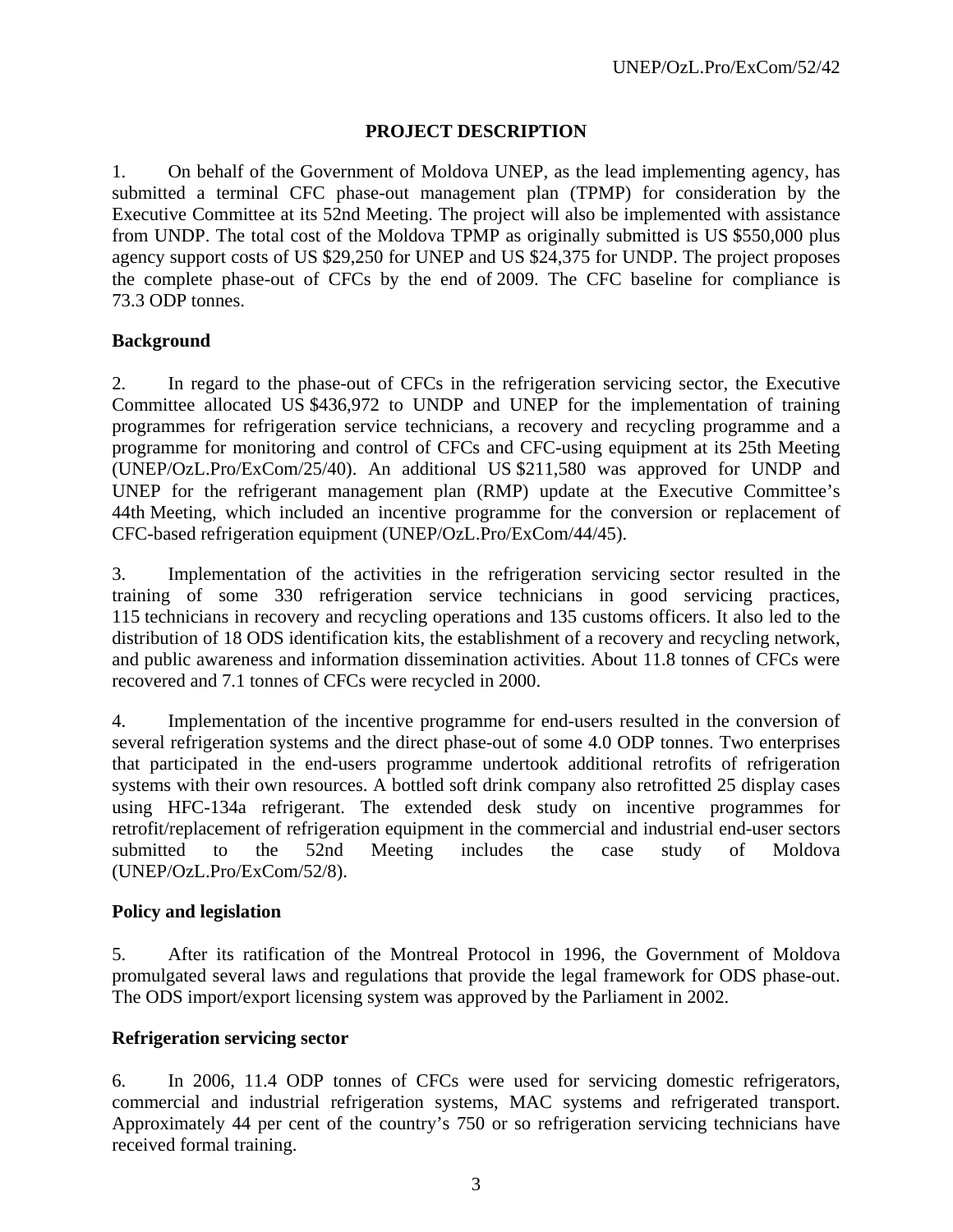7. The current prices of refrigerants per kg are: US \$14.00 for CFC-12, US \$14.00 for HFC-134a, US \$7.10 for HCFC-22, and US \$18.50 for R404a, R407c and R410a. The price for CFC-12 is expected to increase further as supply is decreasing through the quotas implemented according to the phase-out schedule.

# **Metered dose inhalers**

8. National legislation passed in 2002 bans import/export or the introduction into the market of CFC-based aerosols, excluding products that are necessary for the population health or safety. All MDIs used in Moldova are imported by multi-national companies. Most of the MDIs are CFC-based, but HFA-based salbutamol and fluticasone has also been launched in Moldova.

# **Activities proposed in the TPMP**

9. The TPMP project proposes to strengthen ODS legislation, as well as provide additional training for customs officers and refrigeration servicing technicians. It also proposes to implement an end-user incentive programme, improve the infrastructure to analyze and re-use recovered CFCs, develop an MDI transition strategy and carry out project implementation and monitoring.

10. The Government of Moldova plans the complete phase-out of CFCs by 1 January 2010. A detailed work plan for 2007 has been submitted with the TPMP proposal.

# **SECRETARIAT'S COMMENTS AND RECOMMENDATION**

# **COMMENTS**

11. The 2006 CFC consumption reported by the Government of Moldova under Article 7 of the Protocol of 12.0 ODP tonnes, was already 24.7 ODP tonnes below the Protocol's maximum allowable level of consumption for that year (i.e., 36.6 ODP tonnes) and one tonne above the 2007 allowable level of consumption of 11.0 ODP tonnes.

12. The Secretariat discussed with the implementing agencies technical issues related to the current levels of CFC consumption in Moldova by type of equipment, the availability of new CFC-based compressors on the market, the status of the recovery and recycling equipment that was purchased through a Fund project, issues related to the incentive programme for the conversion of CFC-based commercial and industrial refrigeration systems to non-CFC refrigerants and the technical viability of the use of drop-in refrigerants which have recently been made available in the region at a price below CFC-12. All these issues have been addressed and incorporated in the final project proposal accordingly.

13. The Secretariat also noted that the information provided for the development of a transition strategy to non-CFC MDIs included in the TPMP project did not fully demonstrate the need for such a strategy. At its 51st Meeting the Executive Committee decided that requests for transition strategies should be fully demonstrated and documented through the submission of detailed information for the previous three years on CFC and non-CFC MDIs and dry-powder inhalers (decision 51/34). The Secretariat was subsequently informed that this project component will not be requested at this time. With the remaining funding available from the preparation of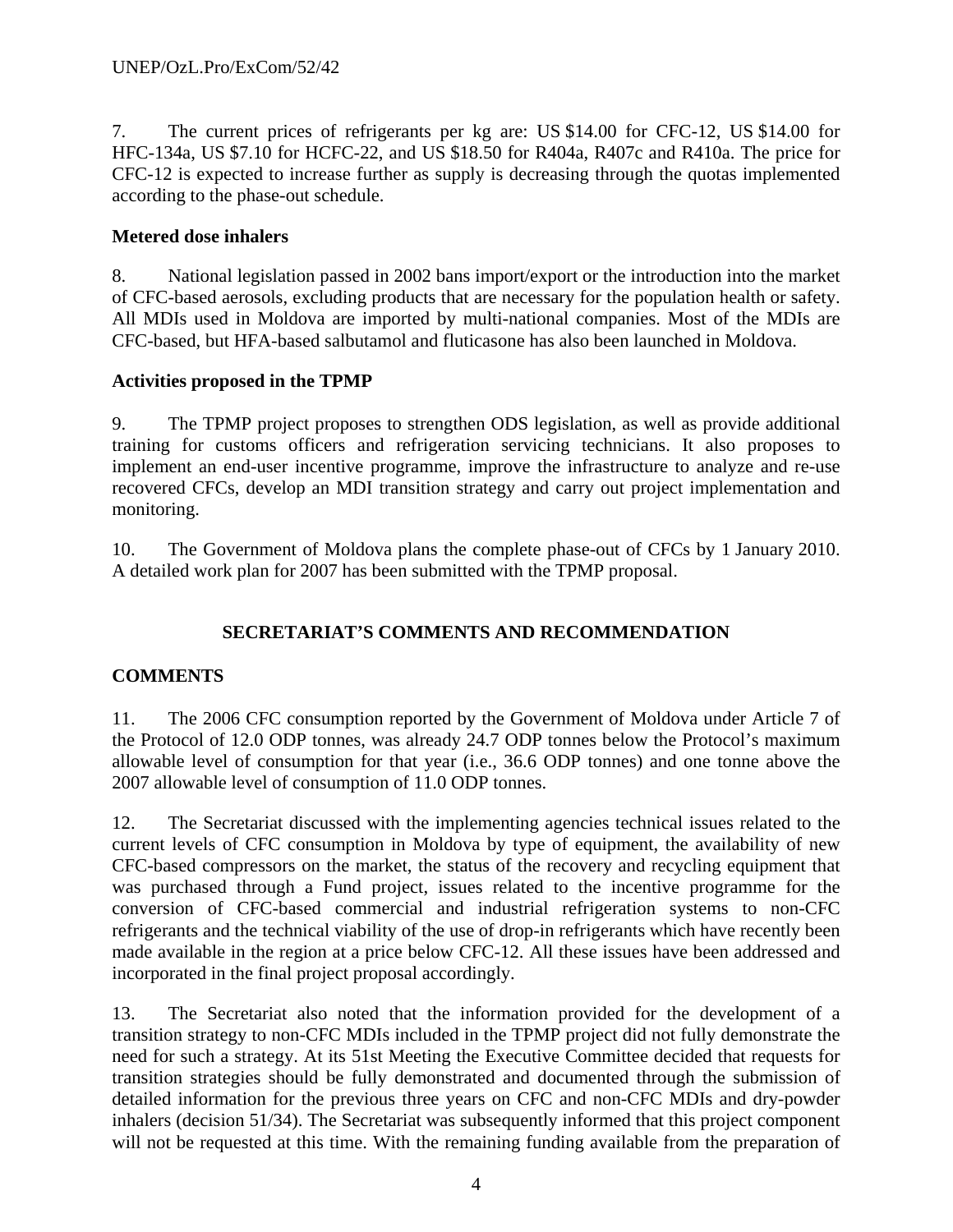the TPMP project, UNDP will gather additional information on the MDI sub-sector, and submit a request for the preparation of the transition strategy to a future meeting of the Committee if necessary.

#### **Level of funding and implementation modalities**

14. During the review of the TPMP, the Secretariat noted, among other things, a lack of basic equipment for the refrigeration servicing technicians, and the fact that the current recovery and recycling scheme has not yet resulted in a significant reduction of CFC demand. Furthermore, given that most of the CFC-based equipment is based on old technology that could be upgraded and the trend toward retrofitting and replacement, the Secretariat found that the potential use of drop-in refrigerants currently available in the region at a lower price than CFC-12 had not been fully considered in the TPMP proposal.

15. Under the above circumstances, taking into consideration the ODS legislation and regulations that are in place in Moldova, the training programmes for customs officers and refrigeration technicians already implemented, as well as the requirements of decisions 41/100 and 49/6, the Secretariat suggested that UNEP and UNDP examine the merits of providing all necessary support to the Government of Moldova to:

- (a) Continue the enforcement of the import/export ODS licensing system for controlling all ODS and CFC-based equipment and, if necessary, provide additional training to customs officers;
- (b) Implement specific training programmes in the use of drop-in refrigerants (including hydrocarbons) and retrofit of CFC-based commercial and industrial refrigeration systems; and
- (c) Develop a sound technical assistance programme which will include a combination of the provision of basic servicing tools to refrigeration technicians; procedures to favour the importation of non-CFC drop-ins that are currently available in the region; and continued retrofitting or conversion of CFC-based commercial and industrial refrigeration systems on a case-by-case basis and as needs arise.

16. UNEP and UNDP considered the Secretariat's suggestion and adjusted the sub-project components of the TPMP accordingly.

# **Agreement**

17. The Government of Moldova submitted a draft agreement between the Government and the Executive Committee with the conditions for the complete phase-out of CFCs in Moldova, which is contained in the annex to the present document.

#### **RECOMMENDATION**

18. The Secretariat recommends blanket approval of the terminal phase-out management plan for Moldova. The Executive Committee may wish to: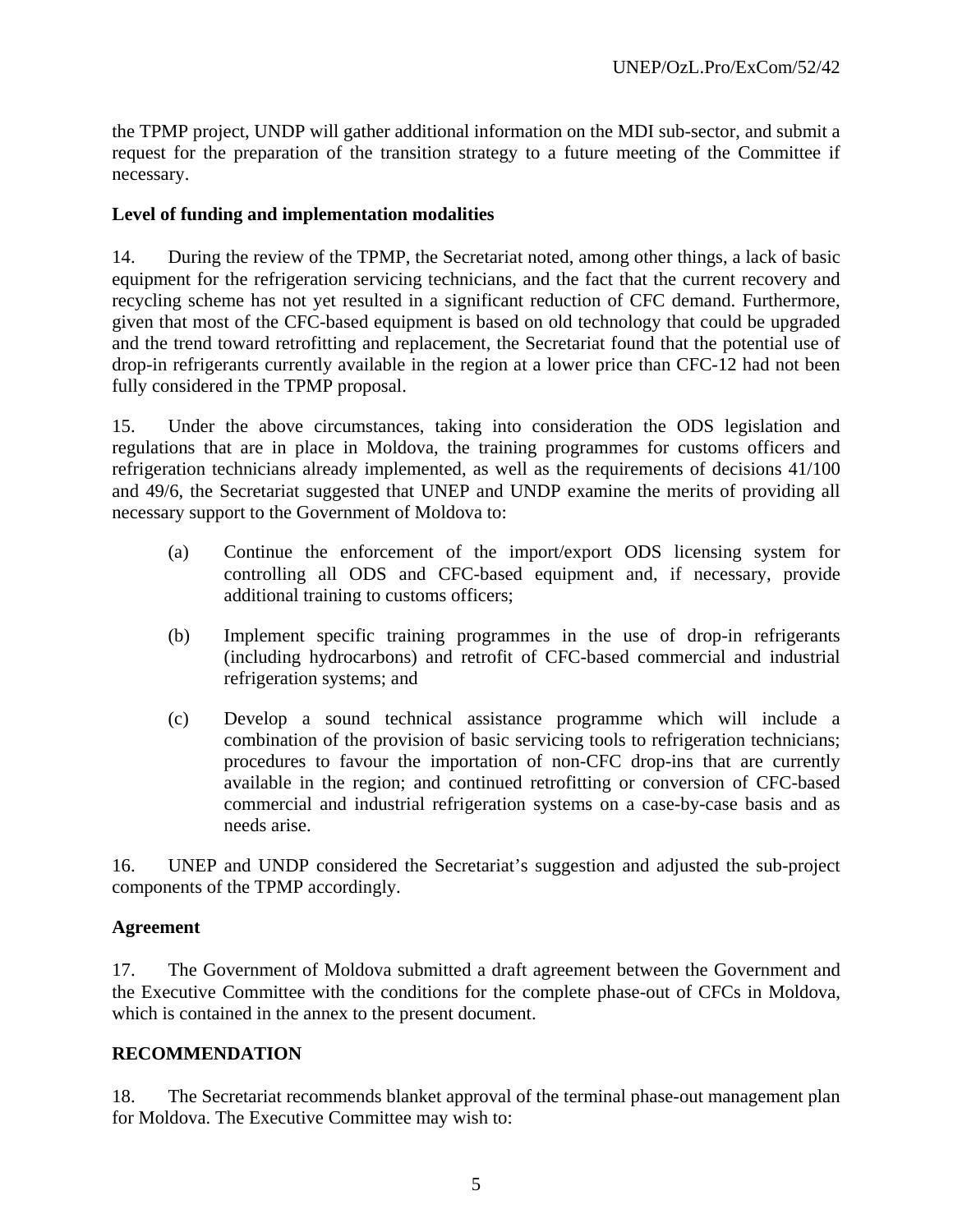- (a) Approve, in principle, the terminal phase-out management plan for Moldova, at the amount of US \$520,000 plus agency support costs of US \$27,950 for UNEP and US \$22,875 for UNDP;
- (b) Approve the draft agreement between the Government of Moldova and the Executive Committee for the implementation of the terminal phase-out management plan as contained in Annex I to this document;
- (c) Urge UNEP and UNDP to take full account of the requirements of decisions 41/100 and 49/6 during the implementation of the terminal phase-out management plan; and
- (d) Approve the first tranche of the plan at the funding levels shown in the table below:

|     | <b>Project Title</b>                               | <b>Project Funding   Support Cost   Implementing</b><br>(US\$) | (US\$) | Agency      |
|-----|----------------------------------------------------|----------------------------------------------------------------|--------|-------------|
| (a) | Terminal phase-out management plan (first tranche) | 74.500                                                         | 9.685  | <b>UNEP</b> |
| (b) | Terminal phase-out management plan (first tranche) | 152,500                                                        | 1.438  | UNDP        |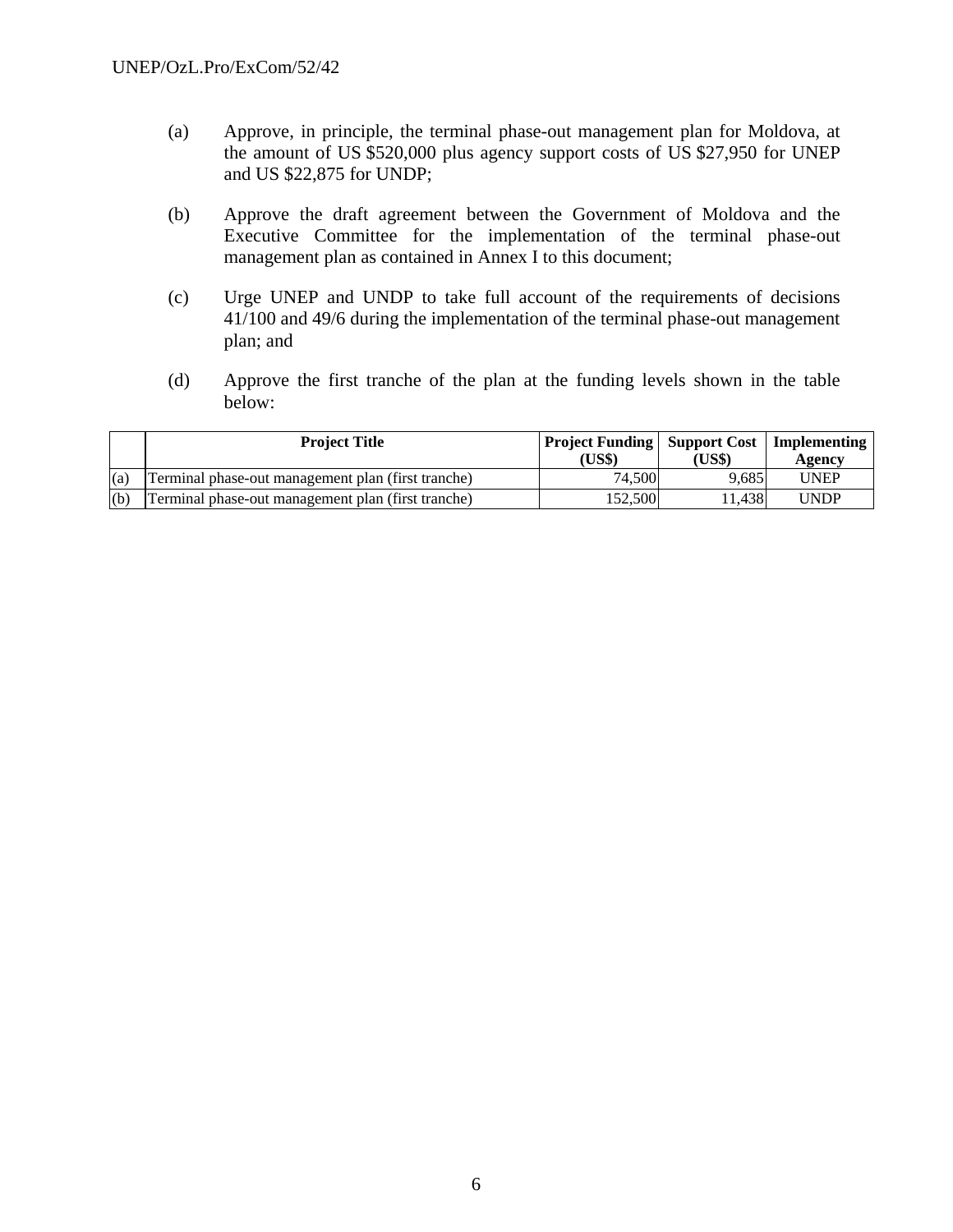#### **Annex I**

#### **AGREEMENT BETWEEN MOLDOVA AND THE EXECUTIVE COMMITTEE OF THE MULTILATERAL FUND FOR THE PHASE-OUT OF OZONE-DEPLETING SUBSTANCES (DRAFT)**

1. This Agreement represents the understanding of the Government of Moldova (the "Country") and the Executive Committee with respect to the complete phase-out of controlled use of the ozone-depleting substances set out in Appendix 1-A (the "Substances") prior to 1 January 2010 in compliance with Protocol schedules.

2. The Country agrees to meet the annual consumption limits of the Substances as set out in row 2 of Appendix 2-A (the "Targets, and Funding") in this Agreement. The Country accepts that, by its acceptance of this Agreement and performance by the Executive Committee of its funding obligations described in paragraph 3, it is precluded from applying for or receiving further funding from the Multilateral Fund in respect to the Substances.

3. Subject to compliance by the Country with its obligations set out in this Agreement, the Executive Committee agrees in principle to provide the funding set out in row 8 of Appendix 2-A (the "Targets, and Funding") to the Country. The Executive Committee will, in principle, provide this funding at the Executive Committee meetings specified in Appendix-A (the "Funding Approval Schedule").

4. The Country will meet the consumption limits for each of the Substances as indicated in Appendix 2 -A. It will also accept independent verification by the relevant implementing agency of achievement of these consumption limits as described in sub-paragraph 5(b) of this Agreement.

5. The Executive Committee will not provide the Funding in accordance with the Funding Approval Schedule unless the Country satisfies the following conditions at least 60 days prior to the applicable Executive Committee meeting set out in the Funding Approval Schedule:

- (a) That the Country has met the Targets for the applicable year;
- (b) That the meeting of these Targets will be independently verified, if requested by the Executive Committee consistent with paragraph (d) of decision 45/54;
- (c) That the Country has substantially completed all actions set out in the last annual implementation programme; and
- (d) That the Country has submitted and received endorsement from the Executive Committee for an annual implementation programme in the form of Appendix 4-A (the "Format of Annual Implementation Programme") in respect of the year for which tranche funding is being requested.

6. The Country will ensure that it conducts accurate monitoring of its activities under this Agreement. The institutions set out in Appendix 5-A (the "Monitoring Institutions and Roles") will monitor and report on that monitoring in accordance with the roles and responsibilities set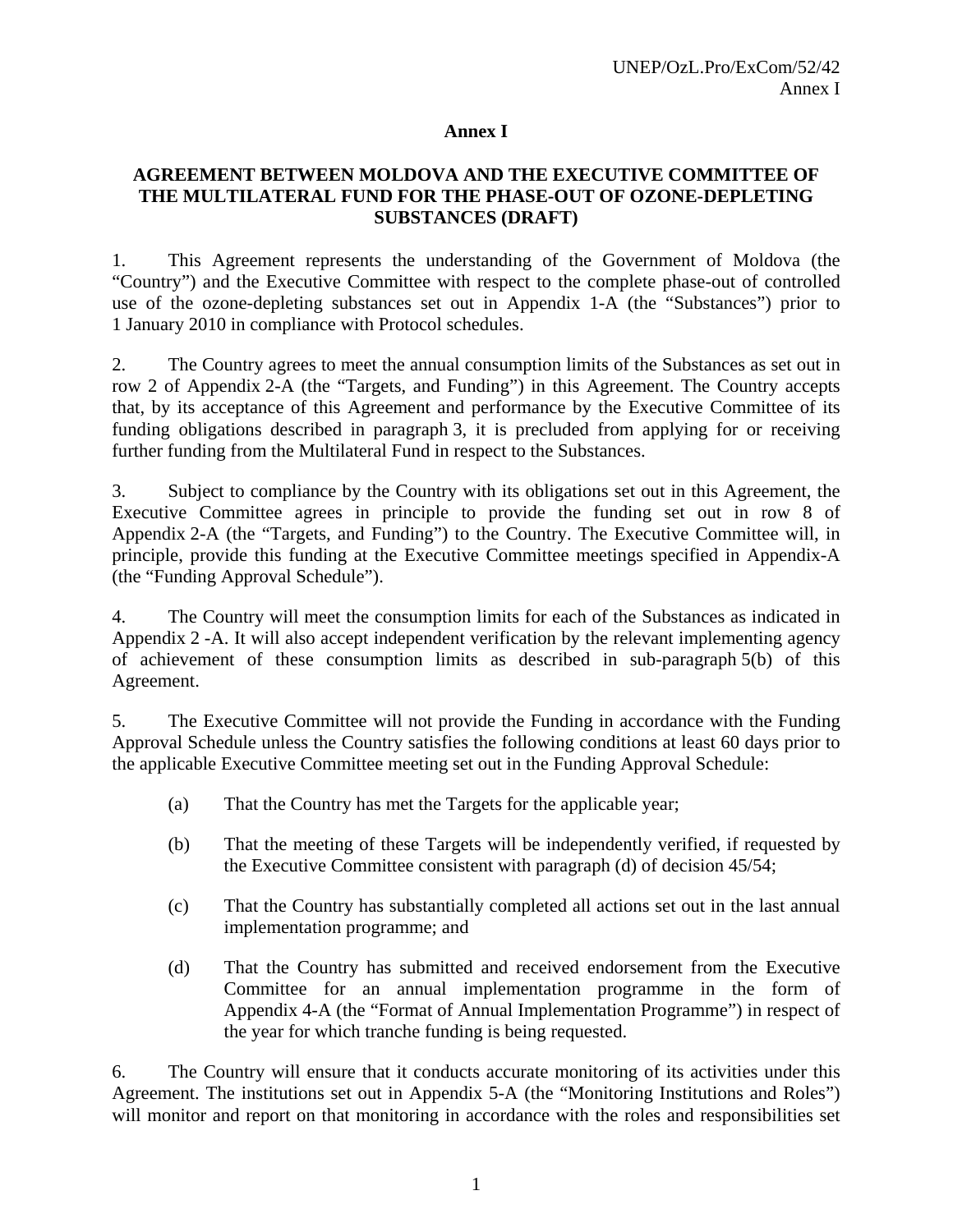out in Appendix 5-A. This monitoring will also be subject to independent verification as described in sub-paragraph 5(b).

7. While the Funding was determined on the basis of estimates of the needs of the Country to carry out its obligations under this Agreement, the Executive Committee agrees that the Country may have the flexibility to reallocate the approved funds, or part of the funds, according to the evolving circumstances to achieve the goals prescribed under this Agreement. Reallocations categorized as major changes must be documented in advance in the next annual implementation programme and endorsed by the Executive Committee as described in sub-paragraph 5(d). Reallocations not categorized as major changes may be incorporated in the approved annual implementation programme, under implementation at the time, and reported to the Executive Committee in the report on implementation of the annual implementation programme.

8. Specific attention will be paid to the execution of the activities in the refrigeration-servicing sub-sector, in particular:

- (a) The Country would use the flexibility available under this Agreement to address specific needs that might arise during project implementation;
- (b) The technical assistance programme for the refrigeration-servicing sub-sector will be implemented in stages so that remaining resources can be diverted to other phase-out activities such as additional training or procurement of service tools in cases where the proposed results are not achieved, and will be closely monitored in accordance with Appendix 5-A of this Agreement; and
- (c) The Country and the implementing agencies will take full account of the requirements of decisions 41/100 and 49/6 during the implementation of the plan.

9. The Country agrees to assume overall responsibility for the management and implementation of this Agreement and of all activities undertaken by it or on its behalf to fulfil the obligations under this Agreement. UNEP has agreed to be the lead implementing agency (the "Lead IA") and UNDP has agreed to be cooperating implementing agency (the "Cooperating IA") under the lead of the Lead IA) in respect of the Country's activities under this Agreement. The Lead IA will be responsible for carrying out the activities listed in Appendix 6-A including but not limited to independent verification as per sub-paragraph 5(b). The Country also agrees to periodic evaluations, which might be carried out under the monitoring and evaluation work programmes of the Multilateral Fund. The Cooperating IA will be responsible for carrying out the activities listed in Appendix 6-B. The Executive Committee agrees, in principle, to provide the Lead IA and the Cooperating IA with the fees set out in rows 9 and 10 of Appendix 2-A.

10. Should the Country, for any reason, not meet the Targets for the elimination of the Substances set out in Appendix 2-A of the Montreal Protocol or otherwise does not comply with this Agreement, then the Country agrees that it will not be entitled to the Funding in accordance with the Funding Approval Schedule. At the discretion of the Executive Committee, funding will be reinstated according to a revised funding approval schedule determined by the Executive Committee after the Country has demonstrated that it has satisfied all of its obligations that were due to be met prior to receipt of the next tranche of funding under the Funding Approval Schedule. The Country acknowledges that the Executive Committee may reduce the amount of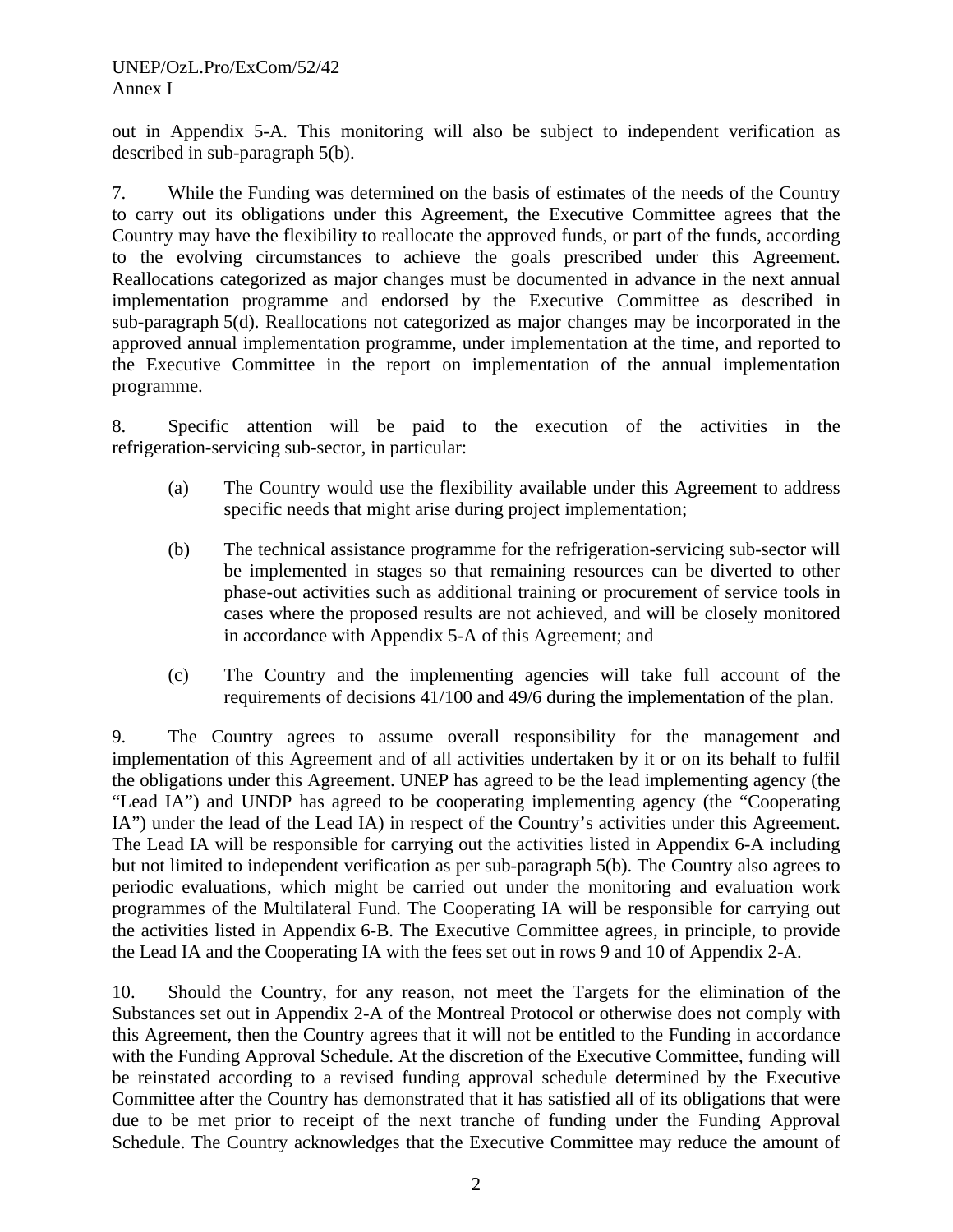the Funding by the amounts set out in Appendix 7-A in respect of each ODP tonne of reductions in consumption not achieved in any one year.

11. The funding components of this Agreement will not be modified on the basis of any future Executive Committee decision that may affect the funding of any other consumption sector projects or any other related activities in the Country.

12. The Country will comply with any reasonable request of the Executive Committee and the Lead IA and the Cooperating IA to facilitate implementation of this Agreement. In particular, it will provide the Lead IA and the Cooperating IA with access to information necessary to verify compliance with this Agreement.

13. All of the agreements set out in this Agreement are undertaken solely within the context of the Montreal Protocol and as specified in this Agreement. All terms used in this Agreement have the meaning ascribed to them in the Protocol unless otherwise defined herein.

# **APPENDICES**

# **APPENDIX 1-A: THE SUBSTANCES**

| <b>\nnex</b> | roup<br>$\sim$<br>$\sim$ | 11 <sup>2</sup><br>-<br>-<br>'H'<br>ъı<br>$\overline{\phantom{0}}$<br>$\overline{\phantom{0}}$<br>1 I J<br>--<br>$-$<br>$\sim$<br>$-$<br>$-$ |
|--------------|--------------------------|----------------------------------------------------------------------------------------------------------------------------------------------|
|--------------|--------------------------|----------------------------------------------------------------------------------------------------------------------------------------------|

# **APPENDIX 2-A: THE TARGETS, AND FUNDING**

|                                                     | 2007    | 2008    | 2009     | 2010     | <b>Total</b> |
|-----------------------------------------------------|---------|---------|----------|----------|--------------|
| 1. Montreal Protocol consumption limits of          | 11.0    | 11.0    | 11.0     | 0.0      |              |
| Annex A, Group I substances (ODP tonnes)            |         |         |          |          |              |
| Maximum allowable consumption of Annex A,<br>2.     | 11.0    | 11.0    | 11.0     | 0.0      |              |
| Group I substances (ODP tonnes)                     |         |         |          |          |              |
| Reduction from on-going projects (ODP tonnes)<br>3. | $1.0\,$ | $0.0\,$ | 0.0      | 0.0      | 1.0          |
| New reduction under plan (ODP tonnes)<br>4.         | 0.0     | 0.0     | 10.0     | 0.0      | 10.0         |
| Total reduction (ODP tonnes)<br>5.                  | 1.0     | 0.0     | 10.0     | 0.0      | 11.0         |
| Lead IA agreed funding $(US \$ )<br>6.              | 74,500  | 140,500 |          | 0        | 215,000      |
| Cooperating IA agreed funding (US \$)               | 152,500 | 152,500 | 0        | 0        | 305,000      |
| Total agreed funding (US \$)<br>8.                  | 227,000 | 293,000 | 0        | $\Omega$ | 520,000      |
| Lead IA support costs $(US \$ )<br>9.               | 9,685   | 18,265  | $\Omega$ | 0        | 27,950       |
| 10. Cooperating IA support costs (US \$)            | 11,438  | 11,438  | $\theta$ | $\Omega$ | 22,875       |
| 11. Total agreed support costs (US \$)              | 21,123  | 29,703  | $\Omega$ | $\Omega$ | 50,825       |
| 12. Grand total agreed funding (US \$)              | 248,123 | 322,703 | $\Omega$ | 0        | 570,825      |

# **APPENDIX 3-A: FUNDING APPROVAL SCHEDULE**

1. Funding will be considered for approval at the third meeting of the year of the Annual Implementation Programme. In case the Executive Committee requires verification of the achievements of the targets in the TPMP, the approval or disbursement of the subsequent tranche might be delayed until the verification is completed and has been reviewed.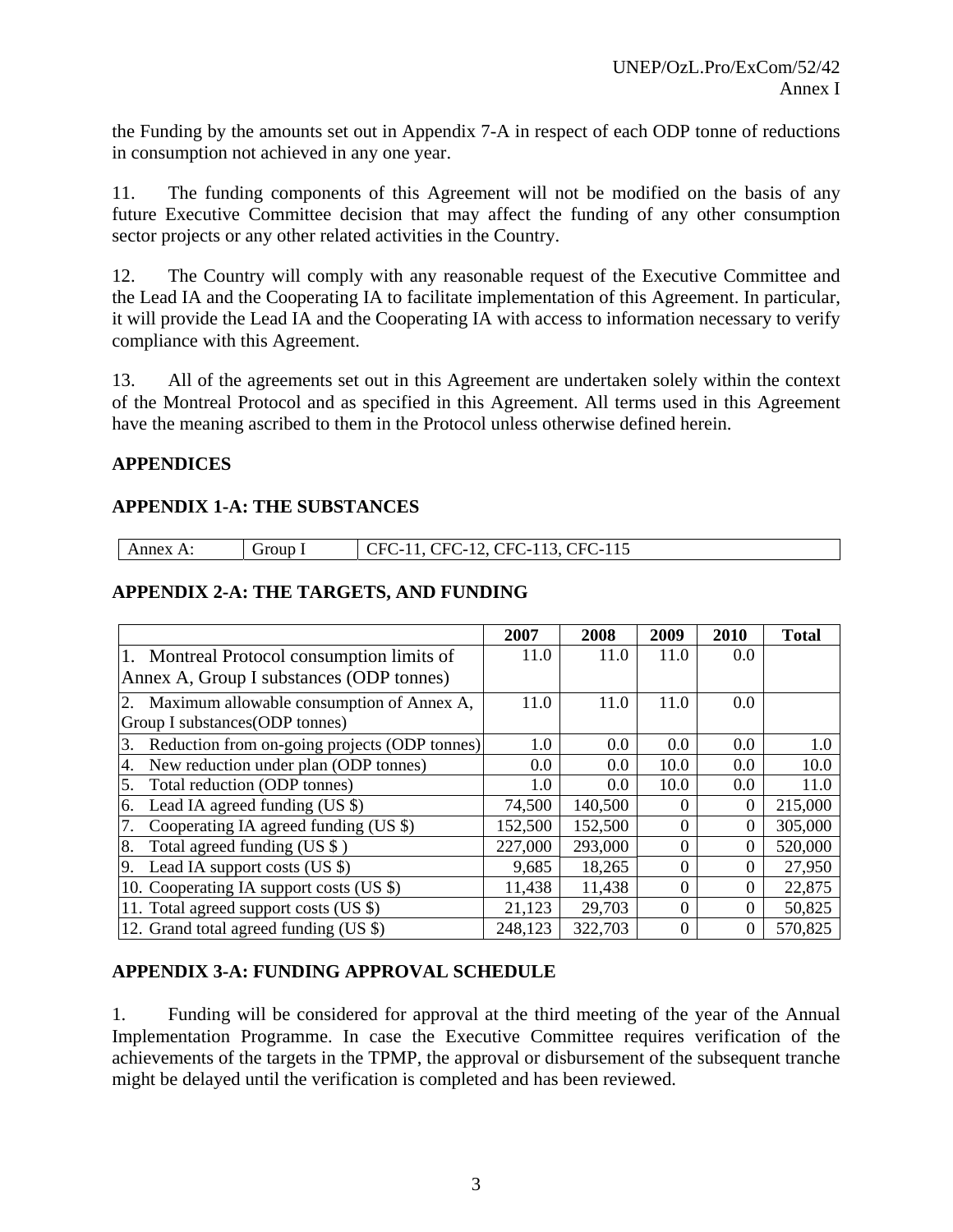# **APPENDIX 4-A: FORMAT OF ANNUAL IMPLEMENTATION PROGRAMME**

<u> 1989 - Johann Barn, fransk politik amerikansk politik (</u> <u> 1989 - Johann Barbara, martin a</u>

<u> 1990 - Johann Barbara, martin a</u> <u> 1980 - Johann Barbara, martin amerikan basar dan basar dan basar dalam basar dalam basar dalam basar dalam ba</u> 

#### 1. **Data**

 Country Year of plan # of years completed # of years remaining under the plan Target ODS consumption of the preceding year Target ODS consumption of the year of plan Level of funding requested Lead implementing agency Cooperating agency(ies)

#### 2. **Targets**

| <b>Indicators</b> |               | <b>Preceding year</b> | Year of plan | <b>Reduction</b> |
|-------------------|---------------|-----------------------|--------------|------------------|
| Supply of ODS     | Import        |                       |              |                  |
|                   | Total $(1)$   |                       |              |                  |
| Demand of ODS     | Manufacturing |                       |              |                  |
|                   | Servicing     |                       |              |                  |
|                   | Stockpiling   |                       |              |                  |
|                   | Total $(2)$   |                       |              |                  |

#### 3. **Industry Action**

| <b>Sector</b> | Consumption<br>preceding year<br>(1) | <b>Consumption</b><br>year of plan<br>(2) | <b>Reduction</b><br>within year of<br>plan $(1) - (2)$ | Number of<br>projects<br>completed | Number of<br>servicing<br>related<br>activities | <b>ODS</b><br>phase-out (in<br><b>ODP</b> tonnes) |
|---------------|--------------------------------------|-------------------------------------------|--------------------------------------------------------|------------------------------------|-------------------------------------------------|---------------------------------------------------|
| Manufacturing |                                      |                                           |                                                        |                                    |                                                 |                                                   |
| Total         |                                      |                                           |                                                        |                                    |                                                 |                                                   |
|               |                                      |                                           |                                                        |                                    |                                                 |                                                   |
| Refrigeration |                                      |                                           |                                                        |                                    |                                                 |                                                   |
| Total         |                                      |                                           |                                                        |                                    |                                                 |                                                   |
| Grand total   |                                      |                                           |                                                        |                                    |                                                 |                                                   |

# 4. **Technical Assistance**

Proposed Activity: Objective: Target Group: Impact:

#### 5. **Government Action**

| <b>Policy/Activity planned</b>                        | <b>Schedule of implementation</b> |
|-------------------------------------------------------|-----------------------------------|
| Type of policy control on ODS import: servicing, etc. |                                   |
| Public awareness                                      |                                   |
| <b>Others</b>                                         |                                   |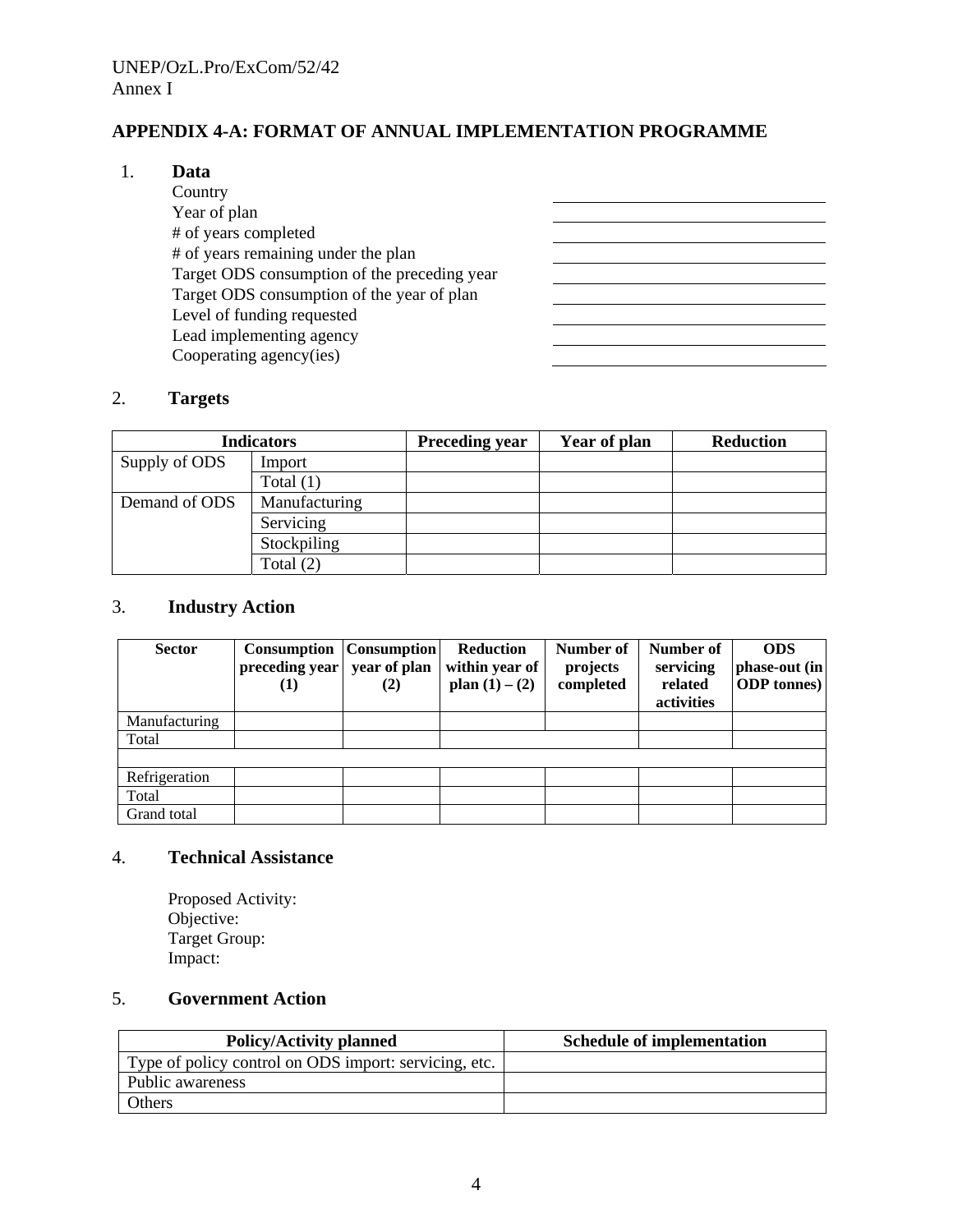#### 6. **Annual Budget**

| <b>Activity</b> | Planned expenditures (US \$) |
|-----------------|------------------------------|
|                 |                              |
| Total           |                              |

#### 7. **Administrative Fees**

# **APPENDIX 5-A: MONITORING INSTITUTIONS AND ROLES**

1. All the monitoring activities will be coordinated and managed through the National Ozone Unit (NOU) and project TPMP team, which is included within this TPMP.

2. The Lead IA will have a particularly prominent role in the monitoring arrangements because of its mandate to monitor ODS imports, whose records will be used as a crosschecking reference in all the monitoring programmes for the different projects within the TPMP. This organization, along with the cooperating IA will also undertake the challenging task of monitoring illegal ODS imports and exports with advisements made to the appropriate national agencies through the NOU.

#### Verification and reporting

3. In accordance to decision 45/54 (d), the Executive Committee reserves the right for independent verification in case the Executive Committee selects Moldova for related auditing. Based on discussion with the Lead IA, Moldova should select the independent organization (auditing) to carry out the verification of the TPMP results and this independent monitoring programme.

# **APPENDIX 6-A: ROLE OF THE LEAD IMPLEMENTING AGENCY**

1. The Lead IA will be responsible for a range of activities to be specified in the project document as follows:

- (a) Ensuring performance and financial verification in accordance with this Agreement and with its specific internal procedures and requirements as set out in the Country's phase-out plan;
- (b) Assisting the Country in preparation of the Annual Implementation Programme;
- (c) Providing verification to the Executive Committee that the Targets have been met and associated annual activities have been completed as indicated in the Annual Implementation Programme consistent with Appendix-5A. In case the Executive Committee selects Moldova consistent with paragraph (d) of decision 45/54, separate funding will be provided by the Executive Committee to the Lead IA for this undertaking;
- (d) Ensuring that the achievements in previous annual implementation programmes are reflected in the future annual implementation programme;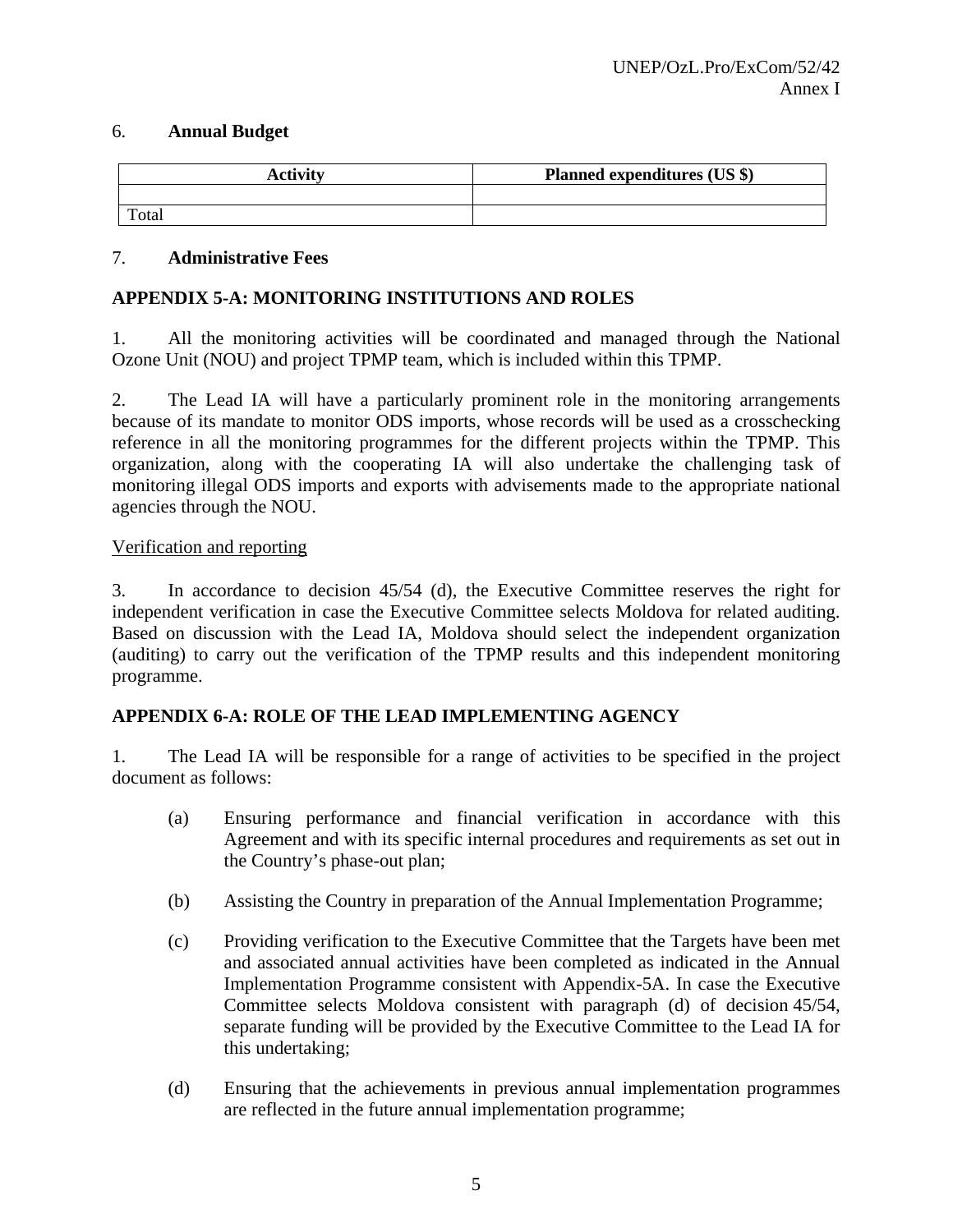- (e) Reporting on the implementation of the Annual Implementation Programme of the preceding year and preparing for annual implementation programme for the year of submission for submission to the Executive Committee, commencing with the 2007 annual implementation programme combined with the report on the 2008 annual implementation programme;
- (f) Ensuring that appropriate independent technical experts carry out the technical reviews undertaken by the Lead IA;
- (g) Carrying out required supervision missions;
- (h) Ensuring the presence of an operating mechanism to allow effective, transparent implementation of the Annual Implementation Programme and accurate data reporting;
- (i) Providing verification for the Executive Committee that consumption of the Substances has been eliminated in accordance with the Targets, if requested by the Executive Committee;
- (j) Coordinating the activities of the Cooperating IA;
- (k) Ensuring that disbursements made to the Country are based on the use of the indicators; and
- (l) Providing assistance with policy, management and technical support when required.

# **APPENDIX 6-B: ROLE OF COOPERATING IMPLEMENTING AGENCY**

- 1. The Cooperating IA will:
	- (a) Provide policy development assistance when required;
	- (b) Assist the Country in the implementation and assessment of the activities funded for by the Cooperating IA; and
	- (c) Provide reports to the Lead IA on these activities, for inclusion in the consolidated reports.

# **APPENDIX 7-A: REDUCTIONS IN FUNDING FOR FAILURE TO COMPLY**

1. In accordance with paragraph 10 of the Agreement, the amount of funding provided may be reduced by US \$10,000 per ODP tonne of reductions in consumption not achieved in the year.

----------

6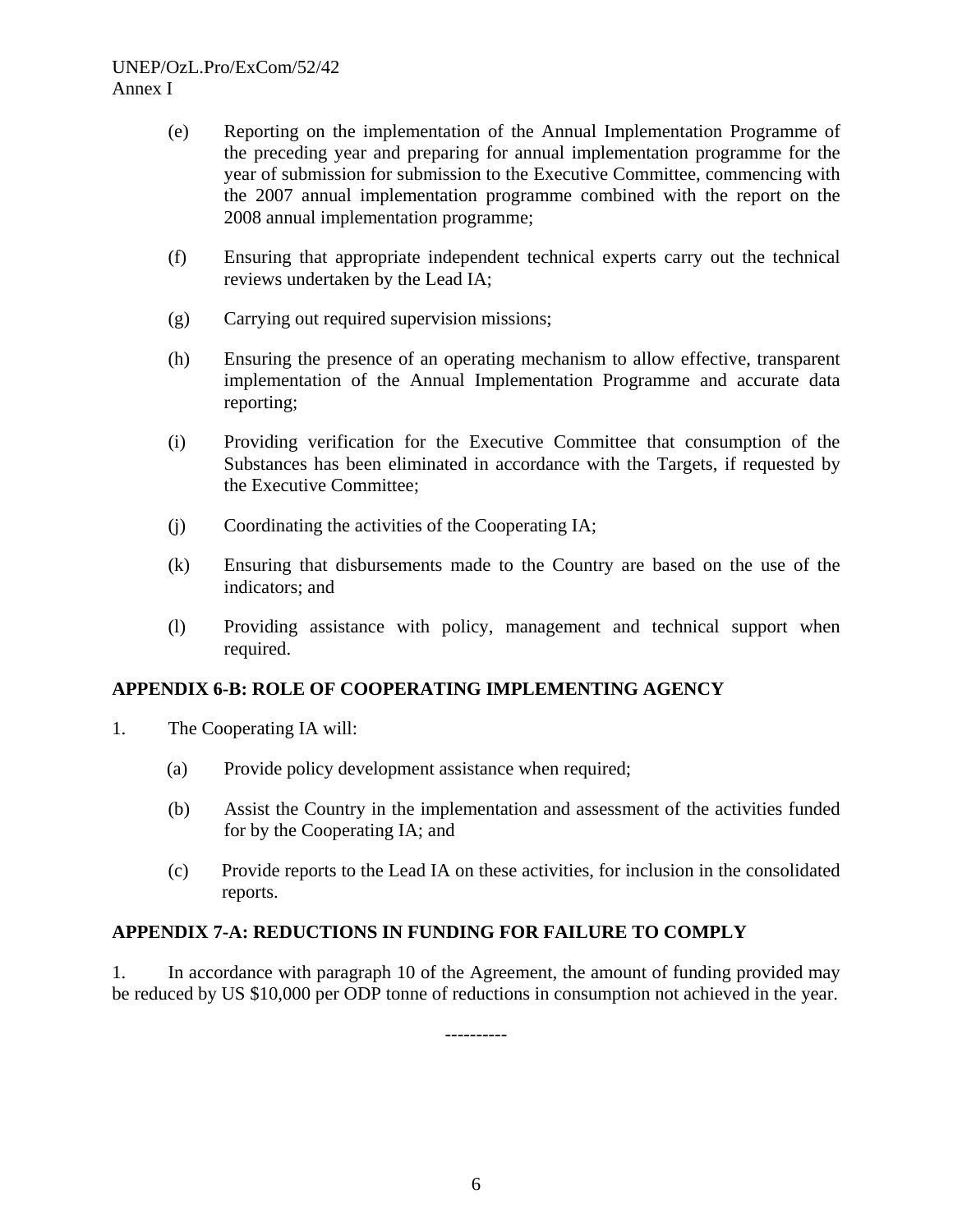#### **OVERVIEW TABLES FOR MULTI-YEAR AGREEMENTS MOLDOVA Annex II**

#### **(1) PROJECT TITLE: Terminal phase-out management plan**

#### **(2) EXECUTIVE COMMITTEE APPROVALS AND PROVISIONS: Not applicable for first tranche**

**(3) ARTICLE 7 DATA (ODP TONNES)**

| <b>Substances</b> | <b>Baseline</b>  | 1995 | 1996        | 1997 | 1998 | 1999 | 2000          | 2001             | 2002 | 2003             | 2004 | 2005 |
|-------------------|------------------|------|-------------|------|------|------|---------------|------------------|------|------------------|------|------|
| <b>CFC</b>        | 73.4<br>,,,,,    | 85.4 | 515<br>JI.J | 85.  | 40.5 | 11.1 | .             | 23.5             | 29.6 | 18.9             | 20.0 | 14.4 |
| <b>CTC</b>        | $0.0\,$          |      | 0.0         | 0.0  | 0.0  | 0.0  | 0.0           | 0.0 <sub>1</sub> | 0.0  | 0.0              | 0.0  | 0.0  |
| Halons            | 0.4              | 0.0  | 1.4         | 0.0  | 0.0  | 0.0  | $0.0^{\circ}$ | 0.01             | 0.0  | 0.0              | 0.0  | 0.0  |
| MBR               |                  | v.   | 20.8        | ے د  |      | 0.0  | 0.0           | 0.0              | 0.0  | 0.0 <sub>1</sub> | 0.0  | 0.0  |
| <b>TCA</b>        | 0.0 <sub>1</sub> |      | 0.0         | 0.0  | 0.0  | 0.0  | 0.0           | 0.0 <sub>1</sub> | 0.0  | 0.0              | 0.0  | 0.0  |

*Source: A7 Data from the Ozone Secretariat*

#### **(4) LATEST COUNTRY PROGRAMME SECTORAL DATA (ODP TONNES) Year:** 2005

| <b>Substances</b> | Aerosol | Foam | Halon | Refrigeration |           | Solvent | Process | <b>MDI</b> | <b>Lab Use</b> |            | <b>Methyl Bromide</b> | Tobacco 1 | Total            |
|-------------------|---------|------|-------|---------------|-----------|---------|---------|------------|----------------|------------|-----------------------|-----------|------------------|
|                   |         |      |       | Manufacturing | Servicing |         | Agent   |            |                | <b>OPS</b> | Non-OPS               | Fluffing  |                  |
| CFC               |         |      |       |               | 16.0      |         |         |            |                |            |                       |           | 16.0             |
| CTC               |         |      |       |               |           |         |         |            |                |            |                       |           | 0.0 <sub>1</sub> |
| Halons            |         |      |       |               |           |         |         |            |                |            |                       |           | 0.0              |
| <b>MBR</b>        |         |      |       |               |           |         |         |            |                |            |                       |           | 0.0              |
| <b>TCA</b>        |         |      |       |               |           |         |         |            |                |            |                       |           | 0.0              |

*Source: Country Programme Data*

#### **(5) PHASE-OUT (ODP TONNES)**

| <b>Substances</b> | Calendar vear                                                     | 2003 | 2004 | 2005 | 2006 | 2007                     | 2008 | 2009 | Total | <b>Decision</b> |
|-------------------|-------------------------------------------------------------------|------|------|------|------|--------------------------|------|------|-------|-----------------|
| <b>CFC</b>        | Maximum Allowable Consumption (Agreement; per substance if valid) |      |      |      | 36.7 |                          | 6.01 |      |       |                 |
|                   | Compliance Action Target (MOP)                                    |      |      |      |      |                          |      |      |       |                 |
|                   | <b>Reduction Under Plan</b>                                       |      |      |      |      | .                        |      |      | 11.4  |                 |
|                   | Remaining Phase-Out to be Achieved                                |      |      |      | 11.4 | $\overline{\phantom{a}}$ | 6.0  | 3.0  |       |                 |

*Source: Agreement, Inventory, Progress Report, MOP Report, Project Document (Annual Plan) and Verification Reports.* Remaining Phase-Out to be Achieved

#### **(6a) PROJECT COSTS (US\$)**

| Calendar year                                                                     | 2003 | 2004 | 2005 | 2006 | 2007    | 2008    | 2009 | Total   |
|-----------------------------------------------------------------------------------|------|------|------|------|---------|---------|------|---------|
| <b>UN Agency</b>                                                                  |      |      |      |      |         |         |      |         |
| Funding as per Agreement                                                          |      |      |      |      | 247,000 | 303,000 |      | 550,000 |
| Disbursement as per Annual Plan                                                   |      |      |      |      |         |         |      |         |
| [Comments]                                                                        |      |      |      |      |         |         |      |         |
| Source: Agreement, Inventory, Progress Reports and Project Document (Annual Plan) |      |      |      |      |         |         |      |         |

#### **(6b) SUBMISSION SCHEDULES (planned and actual)**

| Submission year as per agreement    | 2003 | 2004 | 2005 | 2006 | 2007     | 2008   | 2009             |
|-------------------------------------|------|------|------|------|----------|--------|------------------|
| Planned submission as per Agreement |      |      |      |      | $Jul-07$ | Jul-08 | Jul-09           |
| <b>Tranche Number</b>               |      |      |      |      |          |        | 2 Report<br>only |

*Source: Agreement, Inventory and Final ExCom Report Decisions*